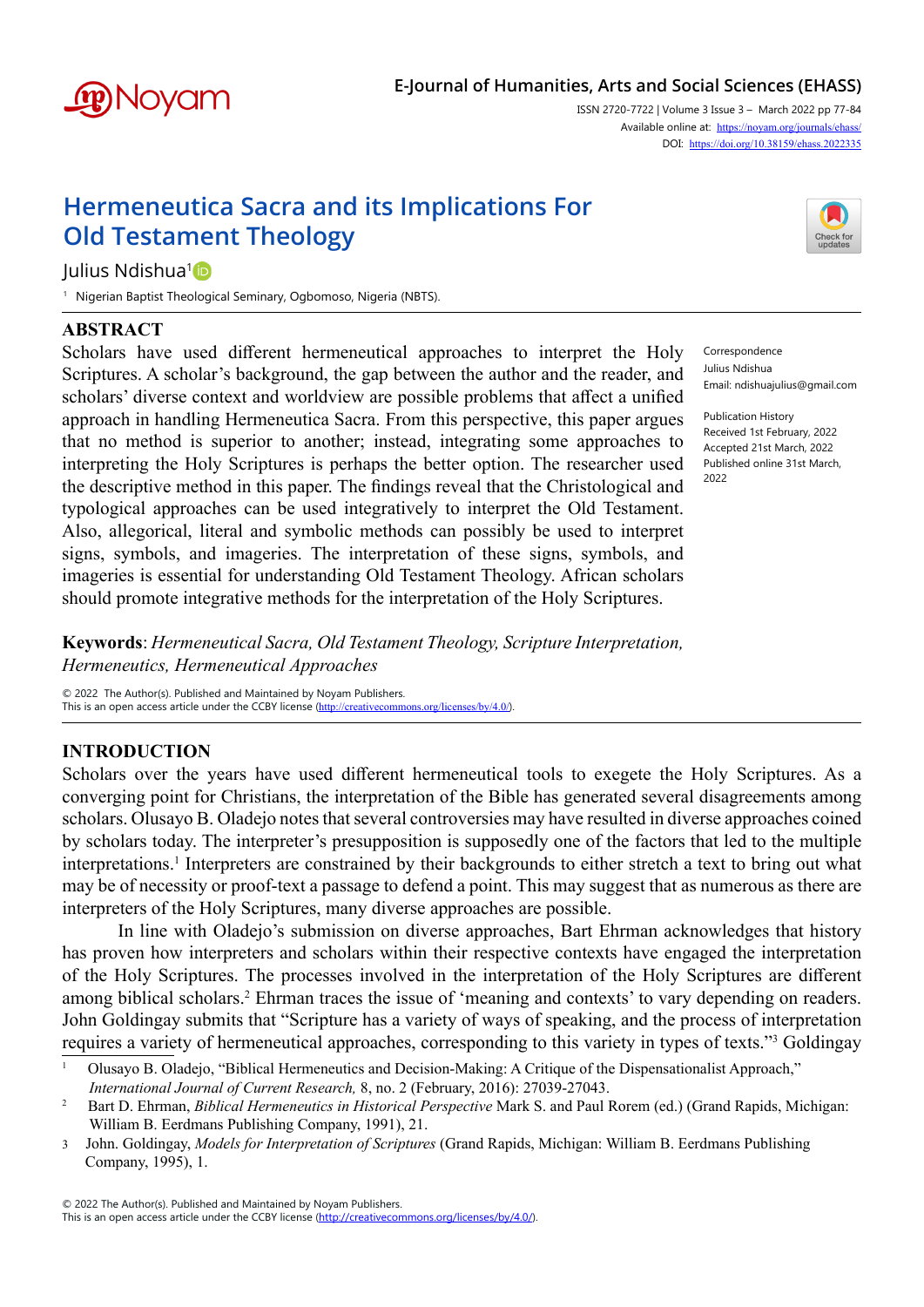acknowledges that the types of texts lead to many different hermeneutical approaches. The types of texts may not necessarily be a problem; instead, the readers and their presuppositions may account for the various methods.<sup>4</sup>

Berkhof suggests that the gap between the author and his readers is another reason that constitutes the various interpretative approaches. <sup>5</sup> Interpreters' diverse contexts and worldviews are other factors that militate against a unified approach in handling Hermeneutica Sacra. Thus, this researcher argues that no method is superior to others; instead, integrating some approaches can help address the Holy Scriptures. This researcher used the descriptive method in this paper. Conceptual clarification, the elements of Hermeneutica Sacra, and implications for Old Testament Theology are the themes discussed in this paper.

## **Conceptual Clarification**

The Hebrew word for hermeneutics is coined from the term פָּתַר) *Pathar*) 'to interpret', and פִּתְורֹן (*Pithron*) 'interpretation'. The Greek equivalent is έρμηνεία (*hermeneia*) 'interpretation' and αρμονικός (harmonious) 'to interpret'.<sup>6</sup> Zuck Roy notes that "Hermeneutic is the science (principles) and arts (task) by which the meaning of the biblical text is determined."7 Similarly, Grant Osborne also acknowledges that "Hermeneutics is a science since it provides a logical, orderly classification of the laws of interpretation. Secondly, hermeneutics is an art, for it is an acquired skill demanding both imagination and ability to apply the laws to a passage or book."<sup>8</sup> Others scholars like Carl Robert and Bernard Ramm describe hermeneutics as the 'art' and 'science' of interpretation.<sup>9</sup> Scholars like Anthony Headley Benjamin Zeller also believe that hermeneutics is a science of interpreting the sacred text.<sup>10</sup> To this effect, the writer agrees with Ramm and Roy that hermeneutics is both an art and science of interpreting because it involves both principles and tasks in interpretation.

## **Elements of Hermeneutica Sacra**

The Bible is the primary object of Hermeneutics Sacra. The description and character of the Bible determine the principles that should control its interpretation. Berkhof submits that the inspiration of the Bible, the unity and diversity of the Bible, and the unity of the sense of Scripture are possibly some principles that control Hermeneutica Sacra.<sup>11</sup> Bernard Ramm aligns his thought with Berkhof and traces further 'the spiritual factor', 'Progressive revelation', 'the self-interpretation of scripture', and 'theological exegesis' as other essential principles.12 Robert Cate still traces the divine nature of the Bible, especially the inspiration of the Bible and the unity of the Bible as the primary principles of Hermeneutica Sacra.<sup>13</sup> Berkhof and Ramm have stated what one may consider hermeneutical principles that should be the premise for which various interpreters and their thoughts are assessed and validated today.

<sup>4</sup> Goldingay, *Models for Interpretation of Scriptures,*1.

<sup>5</sup> L. B. D. Berkhof, *Principles of Biblical Interpretation (Sacred Hermeneutics)* (Grand Rapids, Michigan: Baker Book House, 1950), 11.

<sup>6</sup> Oladejo, "Biblical Hermeneutics and Decision-Making, 27039-27043; Hendrik Birus, "Hermeneutics Today Some Skeptical Remarks," *New German Critique,* 42 (Autumn, 1987): 71-78.Jose Angel Garcia Landa, "Theories of Interpretation: Classical to Romantic Hermeneutics," *Electronic Journal* (January, 1993).<br><sup>7</sup> Roy B. Zuck, *Rasic Rible Interpretation* (Wheaton, Illinois: SP Publication

<sup>7</sup> Roy B. Zuck, *Basic Bible Interpretation (*Wheaton, Illinois: SP Publication Inc., 1991), 27; J.C.K. von Hofmann, *Interpreting the Bible* (Minneapolis, Minnesota: Augsburg Publishing House, 1959), 18.

Grant R. Osborne, *The Hermeneutical Spiral: A Comprehensive Introduction to Biblical Interpretation* (Downers Grove, Illinois: InterVarsity Press, 1991), 6.

<sup>9</sup> Cate L. Robert. *How to Interpret the Bible. (*Nashville, Tennessee: Broadman Press, 1983), 14; Bernard L. Ramm, *Hermeneutics* (Grand Rapids, Michigan: Baker Book House, 1971), 10.

<sup>10</sup> Anthony J. Headley, "Hermeneutics: Interpreting Sacred and Living Texts," *The Journal of Inductive Biblical Studies* 6 no.1 (Winter, 2019):87-118; Benjamin E Zeller, "Extraterrestrial Biblical Hermeneutics and the Making of Heaven's Gate," *Nova Religio: The Journal of Alternative and Emergent Religions,* 14, no. 2 (November 2010): 34-60.

<sup>11</sup> Berkhof, *Principles of Biblical Interpretation,* 41.

<sup>12</sup> Ramm, *Hermeneutics,* 20-24.

<sup>13</sup> Cate, *How to Interpret the Bible,* 21-28.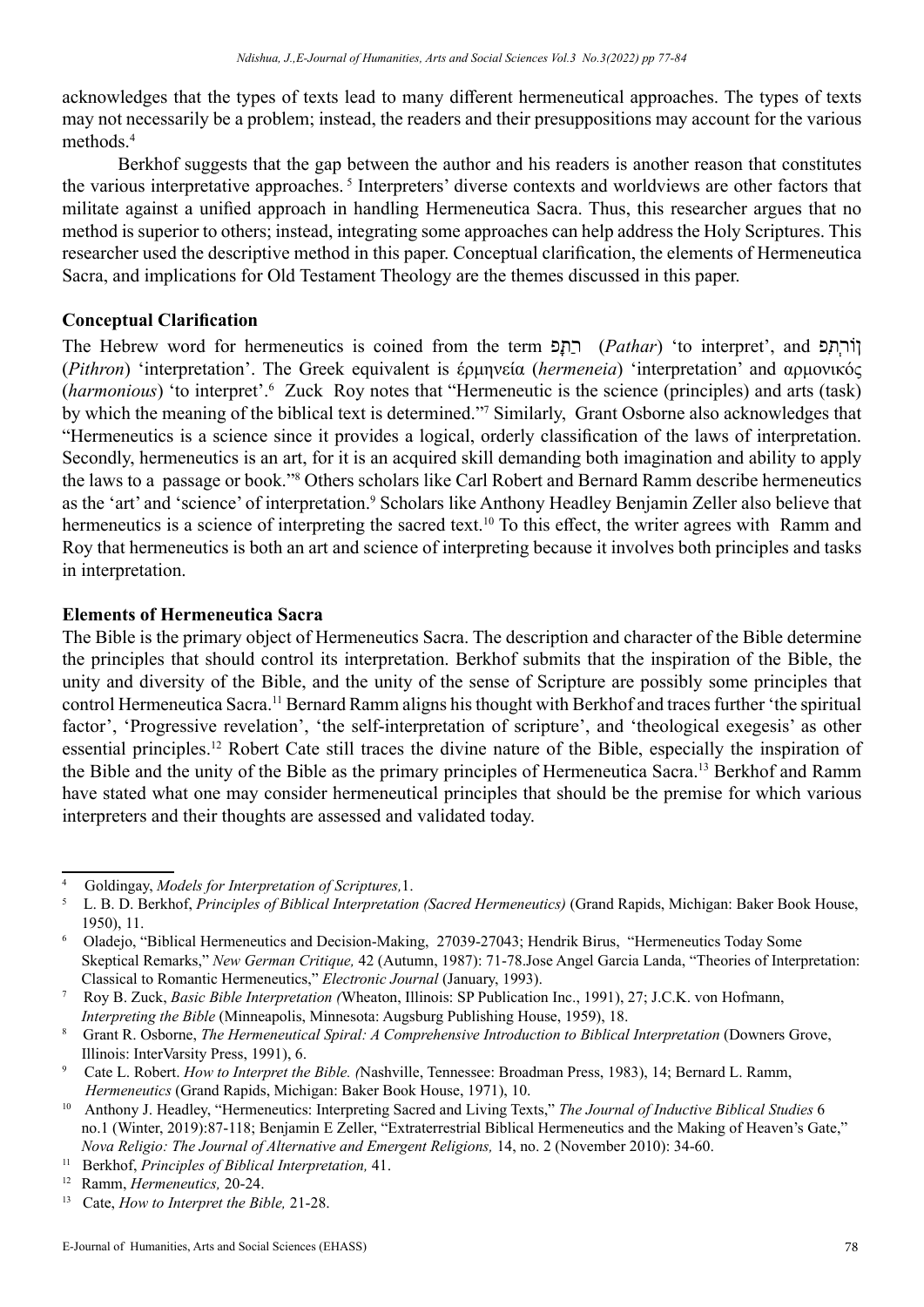#### **Advocates of Hermeneutica Sacra**

Some scholars argue that Hermeneutica Sacra is probably the only better option for an adequate proper interpretation. They base their arguments on the aforementioned principles of Hermeneutica Sacra.

Clement of Rome: David Dockery suggests that Clement of Rome used the Christological approach for the interpretation of the Holy Scriptures. He was not very much concerned about understanding what the Old Testament says concerning Christ; instead, his interest was to use the picture of Christ as a basis for what is known as moral obedience.<sup>14</sup> Another approach in interpreting the Holy Scripture is the typological method. Justin Martyr: Justin Martyr used typology as an approach for the interpretation of the Holy Scriptures. The typological approach of Justin was hinged on the Christocentric tenets. He believed that the OT in its whole pointed to Jesus Christ. Justin used words like 'mystery', 'announcement', 'signs', 'parable', 'symbol', and 'type' to describe his approach.<sup>15</sup> Robert Grant notes that typology as a method "is based on the presupposition that the whole of the OT looks beyond itself for its interpretation."16 This suggests that to interpret the OT using the typological method, one must have a vivid connection to the New Testament. Martyr used typology as an approach, while Irenaeus and Tertullian applied authoritative hermeneutics.

Irenaeus believed that "the rule of faith preserved the apostolic tradition in the Church and functioned as the normative guide for interpretation. The rule of faith could best be expressed as the Church's belief in one God."17 This rule of faith laid the groundwork during the early church period in combating false teachers and perhaps became the premise for the 'Apostle Creed' that some churches recite during worship services in unionism. James Kugel highlights that Irenaeus, the father of authoritative exegesis, believed that the church faith rests on "the meaning of the Hebrew Scriptures and identity of Christ. These issues were crucial to the debate with Gnosticism."<sup>18</sup> Barton Payne traces that Irenaeus valued the illumination of men and the inspiration of men. He conceived the idea of progressive revelation in doing theology.<sup>19</sup> John Bright opines that exegesis precisely follows the 'grammatico-historical method', which seeks to understand the language (Greek or Hebrew) of a text within its proper contexts. Bright traces further that the explanation of a text is qualified as theological because the interpretation stems from the interpreter's theological presupposition.<sup>20</sup> This may suggest that every text has a theological connotation and should be treated that way. However, Tertullian argued that the "Apostolic Scriptures belong to the Apostolic Church, as did apostolic tradition contained in the rule of faith."<sup>21</sup> Tertullian was careful not to discard the interpretation of the Holy Scriptures from the rule of faith, which to him belonged to the apostolic Church. This may imply that any interpretation that falls short of the Apostolic Tradition should be queried in the Church and, if possible, discarded. Another critical approach is the allegorical interpretation.

Philo of Alexandria is described as a prominent Jewish scholar who used allegory in the first century to interpret the Holy Scriptures. He was influenced by 'Stoic and Platonic' ideas. Philo tenaciously used allegorical interpretation to interpret every text in the Holy Scriptures, especially the OT, which he treated as a body of symbols God gave to man for his spiritual and moral blessing.<sup>22</sup> Besides, Philo, who applied allegorical interpretation to interpret the Holy Scripture, is a college of scholars like the Palestinian Jews (Hillel and Shammai, Clement of Alexandrian, Origin and Augustine).

Hillel is one of the Palestinian Jews who had respect for the Holy Scriptures. The Palestinians treated the Torah over and against the Prophets and the Holy Writings. It is assumed that the more significant

<sup>&</sup>lt;sup>14</sup> David S. Dockery, *Christian Scripture: An Evangelical Perspective on Inspiration, Authority and Interpretation (Nashville,* Tennessee: Broadman and Holman Publishers, 1995), 102.

<sup>15</sup> Dockery, *Christian Scripture,* 103.

<sup>&</sup>lt;sup>16</sup> Robert Grant and David Tracy.A Short History of the Interpretation of the Bible 2<sup>nd</sup> (ed)(Philadelphia: Fortress Press,1984), 37.

<sup>17</sup> Dockery, *Christian Scripture,* 106.

<sup>&</sup>lt;sup>18</sup> James L. Kugel, and Rowan A. Greer. *Early Biblical Interpretation* (Philadelphia: The Westminster Press, 1986), 156.

<sup>19</sup> Barton J. Payne, Inspiration *and Interpretation* John F. Walvoord, (ed.)*.* (Grand Rapid, Michigan: Wm. B. Eerdmans Publishing Co., 1957), 30.

<sup>&</sup>lt;sup>20</sup> John Bright, *The Authority of the Old Testament* (Nashville: Abingdon Press, 1967), 170.

<sup>21</sup> Dockery, *Christian Scripture,* 107.

<sup>22</sup> Richard N. Longenecker, *Biblical Exegesis in the Apostolic Period 2nd ed.* (Grand Rapid, Michigan: William. B. Eerdmans Publishing Company, 1975), 30-31.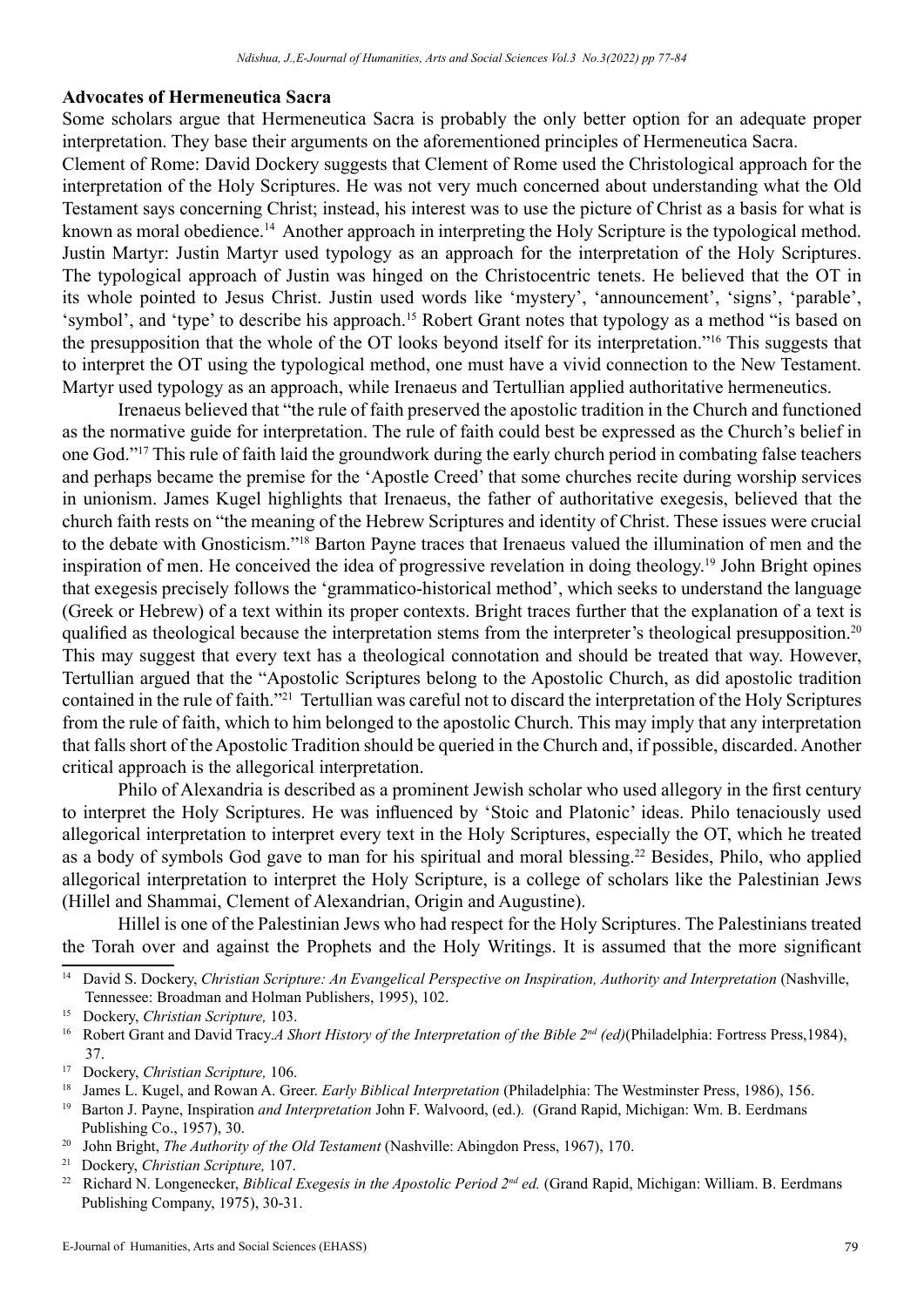objective was to ensure that the *Torah* was adequately interpreted.23 Hillel, the Elder, happened to be one of the best Jewish interpreters. He introduced seven rules that were used to interpret the Holy Scriptures, namely "(a) light and heavy, (b) equivalence, (c) deduction from special to general, (d) an inference from several passages, (e) inferences tracing general to special, (f) analogy from another passage (g) an inference from the context."24 Hillel's seven rules communicate an intentional and careful search for meaning in the Holy Scripture.

Rabbi Shammai, a Jewish interpreter was a contemporary to Rabbi Hillel. The personality and hermeneutical approach of Shammai differed from that of Hillel. It is assumed that Rabbi Shammai was a man with a violent temper. He rigidly interpreted the law. The teaching of Shammai and Hillel often directly conflicted with each other. The school of Hillel is presumed to have gained popularity and influence over and against the school of Shammai after the fall of Jerusalem (A. D 70).<sup>25</sup>

Clement of Alexandria used allegorical interpretation to insinuate that every text in the Holy Scriptures has more than one meaning. He taught that there is a deeper meaning to a text that is uncovered by allegorical interpretation. Also, Dockery argues that this approach begins with literal observation and later moves to the allegorical interpretation proper.<sup>26</sup> Origin is another church father who used allegorical interpretation and is described as a prince of Christian allegorical interpretation. It is assumed that Origin was so interested in the "literalistic in his interpretation of the sacred text, that he strongly affirmed the literal inspiration of every word of Scripture."<sup>27</sup> Allegorical interpretation denotes that every text has a hidden meaning. It also connotes that nothing unworthy should be attributed to God. The text should be interpreted in consideration of the rest of the Holy Scriptures, and the rule of faith should be affirmed in interpretation.<sup>28</sup> Bostock states that Origen used "symbolism against the background of Christian Platonism, to transform the facts of history into images of experience."<sup>29</sup> Bostock's assumption suggests that Origen used both symbolism and allegory as methods in interpreting the Holy Scriptures.

Augustine is another church father and theologian who applied symbolism and allegory to interpret the Holy Scriptures. Augustine used both the literal and symbolic interpretations to bring out meaning in the Holy Scriptures. Augustine made use of the sign or symbol in decoding how God was understood. It is assumed that he did not discard allegorical interpretation. Augustine used allegory in interpreting the Psalm and demonstrated the ability to compare Scripture with Scripture than anyone else.<sup>30</sup>

Form Criticism: Hermann Gunkel is the proponent of Form Criticism. The primary object of Form critics is first to identify the earliest oral form of a periscope, precisely the smallest unit of text that constitutes the whole. Secondly, they attempt to determine how the piece was used in the lives of the people, described as the situation in life (*Sitz im Leben*).<sup>31</sup> Literary criticism is another fundamental modern basic principle used in the interpretation of the Holy Scriptures.

### **Advocates against Hermeneutica Sacra**

Some scholars and theologians do not support the Hermeneutica Sacra as an idea pattern of interpretation. They argue that Hermeneutica Sacra is not the only way of interpretation. Roger Dickson opines that "there is no systematic method of Bible study revealed in the scriptures. Therefore, no methodology of hermeneutics must ever be made doctrine. The Bible was not written in a manner that needed a special

<sup>23</sup> Berkhof, *Principles of Biblical Interpretation,* 15.

<sup>24</sup> Berkhof, *Principles of Biblical Interpretation,* 16.

<sup>25</sup> Zuck, Basic *Bible Interpretation*, 29.

<sup>26</sup> Dockery, *Christian Scripture,* 109.

<sup>27</sup> Dockery, *Christian Scripture,* 110.

<sup>28</sup> Dockery, *Christian Scripture,* 111.

<sup>29</sup> Gerald Bostock,"Allegory and the Interpretation of the Bible in Origen."*Literature and Theology,* 1,no.1(March 1987):39-53.

<sup>30</sup> Dockery, *Christian Scripture,* 121.

<sup>31</sup> Rick Johnson, "Modern Old Testament Interpretation," *Biblical Hermeneutics: A Comprehensive Introduction to Interpreting Scripture,* Corley, Bruce. Steve Lemke and Grant Lovejoy (eds.) (Nashville, Tennessee: Broadman and Holman Publishers, 1996), 105. Tremper mentioned literary criticism as another approach -Tremper Longman III, *Literary Approaches to Biblical Interpretation Vol. 3.* (Grand Rapids, Michigan: Zondervan Publishing House, 1987), 3.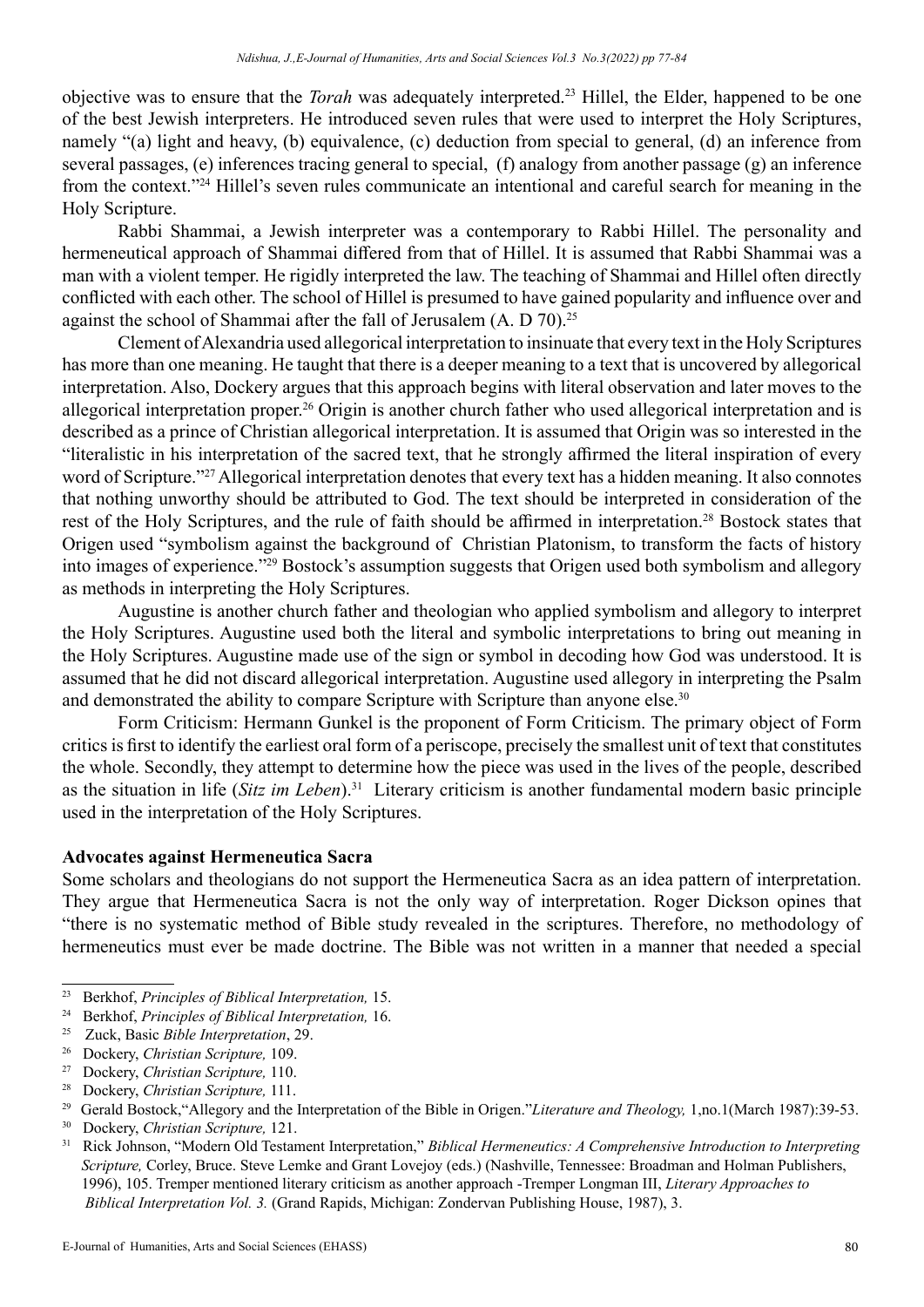revealed hermeneutic to be understood."<sup>32</sup> Firstly, Dickson denies the authenticity of any hermeneutical approach. Secondly, he argues that no particular interpretative approach is needed to uncover meaning from the Holy Scriptures. This suggests that the interpretation and application of the Bible are not restricted to a selected few; instead, everyone has the liberty to interpret it as they deem fit. However, Grant Osborne is right to note that hermeneutics, when used to interpret scriptures, is considered a spiritual act that depends on the Holy Spirit. But, he affirms that most modern scholars ignore the sacred dimension of the Bible and turn to approach it as literature.<sup>33</sup> Feminist hermeneutics, Black theology and deliverance hermeneutics are other approaches.

Phyllis Bird assumes that feminist theologians and scholars do approach the task of interpreting the Holy Scriptures with "built-in suspicious of claims to absolute truth as well as reluctance to grant authority to a tradition that has neglected or misrepresented their experience; as women."34 The hermeneutics of suspicion is common among most feminist scholars. This approach shares some commonality with the 'sceptic' approach of David Hume<sup>35</sup> and the rationalistic approach of Benedict Spinoza.<sup>36</sup> Bird denies the authority of the Holy Scriptures on the ground that it is predominantly a patriarchal document and a source of women's oppression and a false witness to their 'nature and character'.37 This suggests that the authority of the Holy Scriptures may not mean that much to some who have considered other avenues like faith community behind a Bible text as the source of authority. The patriarchal concept of the Bible to many feminists is not welcome in their context.38 Amador acknowledges that feminist interpreters are more concerned to tackle the Holy Scriptures with the primary objective to unravel the "structures of exploitation and oppression."<sup>39</sup>

Another feminist scholar is Musimbi Kanyoro, who begins her argument on the premise that "Biblical hermeneutics, as a theological subject, permits people from one generation to another to reinterpret scriptural texts in the light of their times and cultures. All interpretation bears the bias of the interpreters… the semantics value of symbols and words are culturally determined."<sup>40</sup> The emphasis here is on reinterpreting scriptural texts according to the time and culture of the interpreter. The culture and time may seem to control the interpretation of any text. This suggests that the cultural analysis, according to Kanyoro, leaves the interpreters with the liberty to impose their interpretation on a biblical text. She traces the fact that cultural hermeneutics uses the culture and its value system as a premise for interpretation in most contexts today.<sup>41</sup> This suggests that culture influences the way many turn to interpret scriptures within the community of faith. The historical facts and settings of the text are completely ignored and discarded by many in the process of interpretation. Thus, cultural hermeneutics is another method that traces the good aspects of the culture over and against the bad.

Leron Shults is another scholar who traces the post-foundationalist approach of Wolfhart Pannenberg. He argues that the task of post-foundationalist is "to engage in interdisciplinary dialogue within the current postmodern culture while both are maintaining a commitment to intersubjective, transcommunal theological argumentation for the truth of Christian faith, and recognizing the provisionality of historically embedded understandings and culturally conditioned explanations of the Christian tradition and religious experience."42 Shults's suggestions imply that a post-foundationalist goal is to strike a balance between the traditional approach to interpretation and the non-traditional approach.

41 Kanyoro, *Introducing Feminist Cultural Hermeneutics,*9.

<sup>32</sup> Roger E. Dickson, *Biblical Interpretation* (Philadelphia: Africa International Missions, 2017), 5.

<sup>33</sup> Osborne, *The Hermeneutical Spiral*, 10.

<sup>34</sup> Phyllis Bird, "Authority and Context in the Interpretation of Biblical Text," *Neotestamentica,* 28, no. 2 (1994): 323-337.

<sup>35</sup> Robert A. Lamer, "Interpreting Hume on Miracles," *Religious Studies* 45, no. 3 (Sep. 2009): 335-338.

<sup>36</sup> Graeme Hunter, "Spinoza on Miracles," *International Journal for Philosophy of Religion*, 56, no. 1 (Aug., 2004): 41-51.

<sup>&</sup>lt;sup>37</sup> Bird, "Authority and Context in the Interpretation of Biblical Text," 333.

<sup>&</sup>lt;sup>38</sup> Bird, "Authority and Context in the Interpretation of Biblical Text," 333.

<sup>39</sup> J.D.H. Amador, "Feminist Biblical Hermeneutics: A Failure of Theoretical Nerve." *Journal of the American Academy of Religion,* 66, no.1 (Spring, 1998): 39-57, https://www.jstor.org/stable/1466240 accessed April 22, 2021.

<sup>&</sup>lt;sup>40</sup> Musimbi R. A. Kanyoro, *Introducing Feminist Cultural Hermeneutics: As African Perspective* (Cleveland, Ohio: The Pilgrim Press, 2002), 9.

<sup>42</sup> Leron Shuts, *The Postfoundationalist Task of Theology: Wolfhart Pannenberg and the New Theological Rationality* (Grand Rapids, Michigan: William B. Eerdmans Publishing Company, 1999), 18.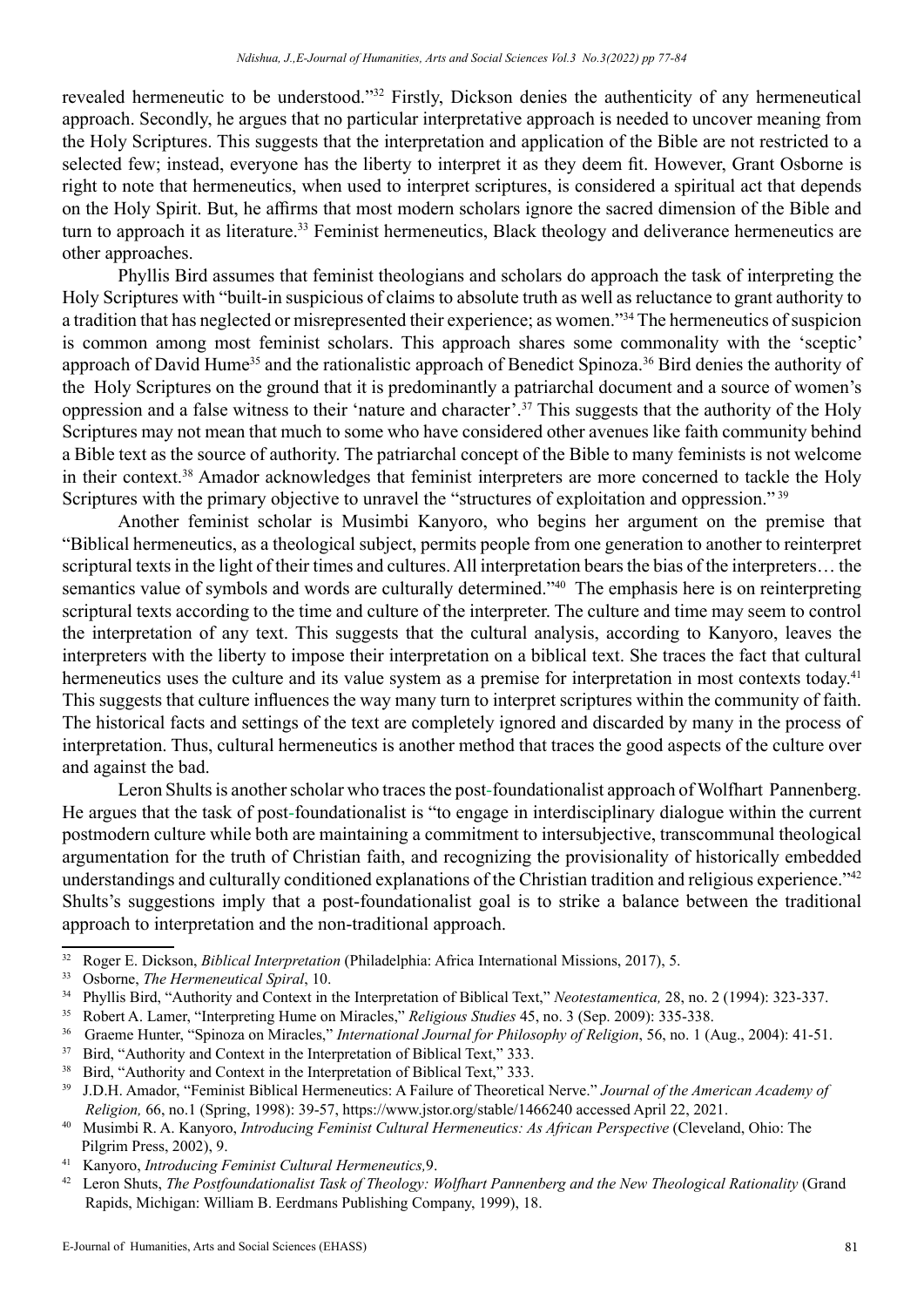#### **An Appraisal and Synergy of the Approaches**

Scholars may differ in approach yet still have a common ground to blend their ideas, particularly on Hermeneutica Sacra. The Christological approach used by Clement of Rome to interpret the Holy Scriptures is related to the typological approach of Justin Martyr. The typological approach applies Christocentric values to interpret the Old Testament. Another approach is the authoritative approach by Irenaeus, who argues for the rule of faith that preserved the Apostolic tradition. This approach upholds the Apostolic tradition as the basis for interpretation. Allegory is another hermeneutical approach that most church fathers and scholars used in time past, and it is still used today. The allegorical approach incorporates the literal and symbolic aspects for interpretation. These two approaches have some close affinity in connection to the Hermeneutica Sacra. The advocates of this view argue that there is a hidden meaning to every text in the Holy Scriptures. The hermeneutics of suspicion common among feminist theologians has some affinity with the sceptic and rationalistic approach. These approaches are closely related to the allegorical approach. Another approach is cultural hermeneutics by Musimbi Kanyoro. Cultural hermeneutics and post-foundationalist are some postmodern approaches that are used for interpretation today. These approaches emphasize that individuals are at liberty to decide per their contexts the meaning of a text.

These approaches are interconnected in several ways. Firstly, they use the Holy Scripture as their text of reference to affirm or disclaim its message. Secondly, these approaches align with source criticism, form criticism and literary criticism in various ways. The type of genre used in a particular passage of the Holy Scriptures is another essential concern. This writer observes that the methods are closely related.

## **Implications for Old Testament Theology**

The Christological and typological approaches are used to interpret the Old Testament.These approaches give the impression that every text in the Old Testament has something to do with the person of Christ; in other words, Christ is their yardstick to interpret the OT. They used the Christological and typological approaches to develop a Christocentric theology in the OT. This writer agrees that Christological and typological approaches are possible ways that one may use to interpret the OT. Genesis 3:15, 21 is one of such passages that the typological approach interprets as a proto-type to the death and resurrection of Jesus Christ to forgive sin. However, the shortcoming of these approaches is the inability to recognize that not everything is a 'type' of Christ in the OT. The Christological approach has its limit, and if it is stretched beyond bounds, it may lead to heresy.

In addition, there are several signs, symbols and imageries in the OT. The interpretation of these signs, symbols, and imageries is essential for understanding Old Testament Theology. Allegorical, literal and symbolic approaches help decode the meaning of such components in the OT. The staff of Moses in Exodus 14:16 is an example of a symbol of authority. The Holy Scriptures are a point of reference for the validity of truth today. However, the implication is that inadequate understanding of what some signs, symbols and imageries represent may lead to faulty interpretations. Some people have interpreted the five stones (1 Sam. 17:40) that David used against Goliath to build a theology that the five stones represent Jesus. Another passage that many have used allegory overtimes to interpret is Isaiah 5:1-7; where the vineyard and vine metaphors could mean anything to different interpreters. However, the text emphasises God's dissatisfaction with the attitude of Israel and Judah (Isa.5:1-7).

Finally, the OT describes the religions of the Israelites and their relationship with God and the neighbouring nations. This relationship between God and Israel climaxes with the cutting of a covenant in Exodus 19:1-6. There are many, specifically some feminist theologians, who argue that the OT is highly patriarchal. These scholars turn to be suspicious with every text that seems to project males over females. The implication is that they see the OT as gender-biased. However, the OT is inclusive; for instance, Zelophehah's daughter pleaded for their share of the inheritance, and the LORD granted their request. Hence, it is clear that various passages in the Bible are interpreted using various approaches. An intergreation of the approaches in the interpretation of the Bible is always the better option to foster cohesion.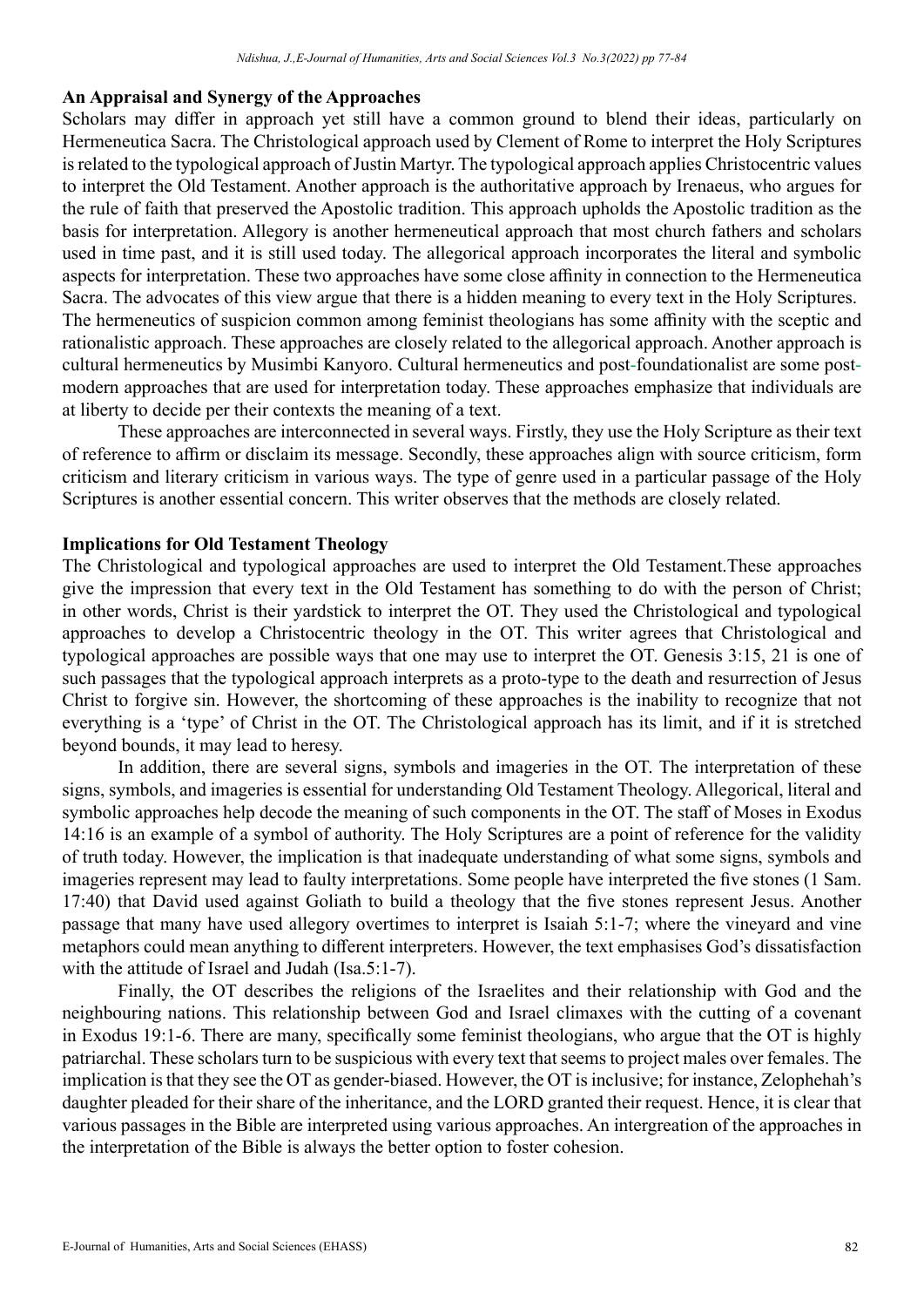### **CONCLUSION**

The writer focused on Hermeneutica Sacra and its implications for Old Testament Theology. The aim was to examine the various approaches that have been used overtime to interpret the Holy Scriptures. The researcher argued that no hermeneutical approach is superior to others; instead, integrating some of the approaches to the interpretation of the Holy Scriptures is a better option for now. The findings revealed that the Christological and typological approaches have the same essence. These two are closely related to the authoritative approach and the rule of faith, literal and symbolic approaches. The cultural context may better serve as a platform for applying the derived truth from the Holy Scriptures than as a hermeneutical tool. Therefore the integrative methods appear to be the better option for the interpretation of the Holy Scriptures.

# **BIBLIOGRAPHY**

- Amador, J.D.H. "Feminist Biblical Hermeneutics: A Failure of Theoretical Nerve." *Journal of the American Academy of Religion,* 66, no.1 (Spring, 1998): 39-57.Accessed April 22, 2021. https://www.jstor.org/stable/1466240.
- Berkhof, L. B. D. *Principles of Biblical Interpretation (Sacred Hermeneutics).* Grand Rapids, Michigan: Baker Book House, 1950.
- Bird, Phyllis. "Authority and Context in the Interpretation of Biblical Text." *Neotestamentica,* 28, no. 2 (1994): 323-337, Accessed April 22, 2021.https://www.jstor.org/stable/43048150.
- Birus, Hendrik. "Hermeneutics Today Some Skeptical Remarks." *New German Critique,* 42 (Autumn, 1987): 71-78, , Accessed April 22, 2021. www.jstor.org/stable/488257.
- Bostock, Gerald. "Allegory and the Interpretation of the Bible in Origen." *Literature and Theology,* 1, no. 1 (March 1987): 39-53, Accessed April 22, 2021. https://www.jstor.org/stable/23925185.
- Bright, John *The Authority of the Old Testament.* Nashville: Abingdon Press, 1967.
- Dickson, Roger E. *Biblical Interpretation.* Philadelphia: Africa International Missions, 2017.
- Dockery, David S. Christian *Scripture: An Evangelical Perspective on Inspiration, Authority and Interpretation.* Nashville, Tennessee: Broadman and Holman Publishers, 1995.
- Ehrman, Bart D. *Biblical Hermeneutics in Historical Perspective* Mark S. and Paul Rorem (ed.). Grand Rapids, Michigan: William B. Eerdmans Publishing Company, 1991.
- Goldingay, John. *Models for Interpretation of Scriptures.* Grand Rapids, Michigan: William B. Eerdmans Publishing Company, 1995.
- Grant, Robert and David Tracy. *A Short History of the Interpretation of the Bible 2<sup>nd</sup> (ed)*. Philadelphia: Fortress Press,1984.
- Headley, Anthony J. "Hermeneutics: Interpreting Sacred and Living Texts." *The Journal of Inductive Biblical Studies* 6 no.1 (Winter, 2019):87-118.
- Hunter, Graeme. "Spinoza on Miracles." *International Journal for Philosophy of Religion*, 56, no. 1 (Aug. 2004): 41-51, accessed March 22, 2021.https://www.jstor.org/stable/40034073.
- Johnson, Rick. "Modern Old Testament Interpretation." *Biblical Hermeneutics: A Comprehensive Introduction to Interpreting Scripture* Corley, Bruce. Steve Lemke and Grant Lovejoy (eds.) Nashville, Tennessee: Broadman and Holman Publishers, 1996.
- Kanyoro, Musimbi R. A. *Introducing Feminist Cultural Hermeneutics: As African Perspective.* Cleveland, Ohio: The Pilgrim Press, 2002.
- Kugel, James L. and Rowan A. Greer. *Early Biblical Interpretation.* Philadelphia: The Westminster Press, 1986.
- Lamer, Robert A. "Interpreting Hume on Miracles." *Religious Studies,* 45, no. 3 (Sep. 2009): 335-338, accessed March 22, 2021 https://www.jstor.org/staable/27750021.
- Landa, Jose Angel Garcia. "Theories of Interpretation: Classical to Romantic Hermeneutics." *Electronic Journal* (January 1993), accessed April 22, 2021.https://www.researchgate.net/publication/282613712.